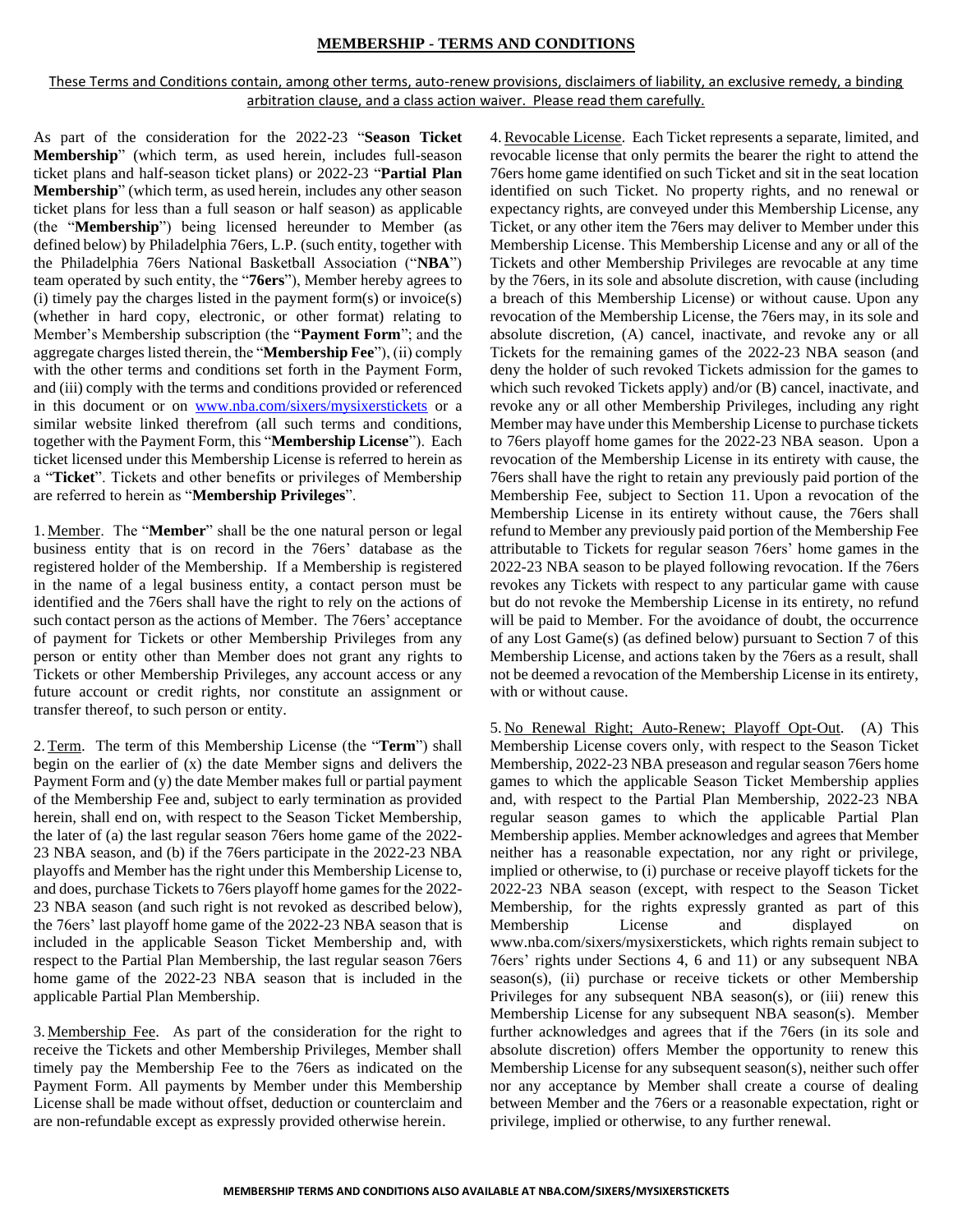(B) If the 76ers (in its sole and absolute discretion) offers Member (and does not revoke) the opportunity to renew Member's Season Ticket Membership for the 2023-24 NBA season, Member's Season Ticket Membership will automatically renew for the 2023-24 NBA season as follows: If Member receives notice from the 76ers (a "**Season Ticket Auto-Renew Notice**") setting forth or otherwise directing Member (including via hyperlink) to the price(s) and seat location(s), as well as certain terms and conditions, of Member's Season Ticket Membership for the 2023-24 NBA season, Member must notify the 76ers, in the manner prescribed by the 76ers in the Season Ticket Auto-Renew Notice and, unless indicated otherwise in the Season Ticket Auto-Renew Notice, within two (2) weeks following receipt of such notice (the "**Season Ticket Response Deadline**"), that Member wishes not to renew Member's Season Ticket Membership for the 2023-24 NBA season. If Member does not provide such notice to the 76ers by the Season Ticket Response Deadline, Member shall be deemed to have accepted Member's Season Ticket Membership for the 2023-24 NBA season upon the terms and conditions set forth in or otherwise directed (including via hyperlink) by the Season Ticket Auto-Renew Notice (which terms and conditions may be available on [www.nba.com/sixers/mysixerstickets](http://www.nba.com/sixers/mysixerstickets) or a similar website linked therefrom), and Member's credit card will be charged a nonrefundable amount no earlier than two (2) days following the Season Ticket Response Deadline in the amount set forth in the Season Ticket Auto-Renew Notice, and will thereafter continue to be charged by the 76ers consistent with the payment option selected on the Payment Form for the 2022-23 Season Ticket Membership (or deemed selected pursuant to a previous season's payment terms). For illustration purposes only, if Member receives the Season Ticket Auto-Renew Notice on January 29, 2023, Member must provide notice to the 76ers by February 12, 2023 that Member wishes not to renew, or Member's credit card will be charged on or about February 14, 2023.

(C) If the 76ers (in its sole and absolute discretion) offers Member (and does not revoke) the opportunity to place a deposit for a Partial Plan Membership for the 2023-24 NBA season, Member's deposit for the Partial Plan Membership will automatically be placed for the 2023-24 NBA season as follows: If Member receives notice from the 76ers (a "**Partial Plan Deposit Auto-Renew Notice**") setting forth or otherwise directing Member (including via hyperlink) to the price(s) of a non-refundable deposit, as well as certain terms and conditions, for a Partial Plan Membership for the 2023-24 NBA season, Member must notify the 76ers, in the manner prescribed by the 76ers in the Partial Plan Deposit Auto-Renew Notice and, unless indicated otherwise in the Partial Plan Deposit Auto-Renew Notice, within two (2) weeks following receipt of such notice (the "**Partial Plan Deposit Response Deadline**"), that Member wishes not to place a deposit for a Partial Plan Membership for the 2023-24 NBA season. If Member does not provide such notice to the 76ers by the Partial Plan Deposit Response Deadline, Member shall be deemed to have placed a deposit for a Partial Plan Membership for the 2023-24 NBA season upon the terms and conditions set forth in or otherwise directed (including via hyperlink) by the Partial Plan Deposit Auto-Renew Notice (which terms and conditions may be available on [www.nba.com/sixers/mysixerstickets](http://www.nba.com/sixers/mysixerstickets) or a similar website linked therefrom), and Member's credit card will be charged a nonrefundable amount no earlier than two (2) days following the Partial Plan Deposit Response Deadline in the amount set forth in the Partial Plan Deposit Auto-Renew Notice. For illustration purposes only, if Member receives the Partial Plan Deposit Auto-Renew Notice on January 29, 2023, Member must provide notice to the 76ers by

February 12, 2023 that Member wishes not to place a deposit, or Member's credit card will be charged on or about February 14, 2023.

(D) If, with respect to the Season Ticket Membership, the 76ers (in its sole and absolute discretion) offers Member (and does not revoke) the opportunity to purchase tickets to all or a portion of 76ers playoff home games for the 2022-23 NBA Playoffs ("**Playoff Tickets**"), Member will automatically purchase Playoff Tickets as follows: If Member receives notice from the 76ers (which notice may be included in the Auto-Renew Notice referenced above) ("**Playoff Notice**") setting forth or otherwise directing Member (including via hyperlink) to the price(s), seat location(s), as well as certain terms and conditions, of Member's purchase of Playoff Tickets, Member must notify the 76ers, in the manner prescribed by the 76ers in the Playoff Notice and, unless indicated otherwise in the Playoff Notice, within two (2) weeks following receipt of such notice (the "**Playoff Response Deadline**"), that Member wishes not to purchase Playoff Tickets. If Member does not provide such notice by the Playoff Response Deadline, Member shall be deemed to have agreed to purchase Member's Playoff Tickets upon the terms and conditions set forth in or other directed (including via hyperlink) by the Playoff Notice, and Member's credit card will be charged a non-refundable amount in the amount and on the date(s) set forth in the Playoff Notice.

6.Limits on Transferability. Member shall not sell, assign, or otherwise transfer for consideration (i) this Membership License, (ii) any Membership Privileges (other than Tickets), or (iii) with respect to a Season Ticket Membership for full-season ticket plans, Tickets with respect to ten (10) or more games, with respect to a Season Ticket Membership for a half-season ticket plan, Tickets with respect to five (5) or more games, or, with respect to a Partial Plan Membership, Tickets with respect to three (3) or more games, in each case, without the 76ers' express written consent. Any permitted sale, assignment or transfer of Tickets must be in compliance with applicable law (including but not limited to any licensing requirements or resale limitations contained within the Ticket Resellers Law found at N.J.S.A 56:8-26 et seq.). Upon any violation of this Section 6, the 76ers shall have the right to revoke this Membership License, the Tickets, and the other Membership Privileges as a revocation with cause under Section 4. Without limiting the foregoing, any sale, assignment, or transfer of Tickets to any person who fails to satisfy any Safety Requirement (including, without limitation, any pre-game requirements established by the 76ers or Arena operator) may be voided by 76ers and such Tickets cancelled without any refund or credit to the transferor or transferee.

7. Non-Occurrence of Events; Other Events; Neutral Site Events. Nothing herein, including the 76ers' issuance of Tickets, shall constitute any warranty, representation, covenant, or guarantee by the 76ers that any number of games (including any number of preseason, regular season, or playoff games) will occur at the Wells Fargo Center in Philadelphia, Pennsylvania (the "**Arena**") or at any other location. Member acknowledges and agrees that the revocable rights to Tickets are solely for, with respect to the Season Ticket Membership, the 2022-23 NBA preseason and regular season games to which the applicable Season Ticket Membership applies and, with respect to the Partial Plan Membership, the 2022-23 NBA regular season games to which the applicable Partial Plan Membership applies (and, if, with respect to the Season Ticket Membership, expressly provided in this Membership License, the right to purchase tickets for playoff games) presented by the 76ers and played at the Arena, and for the avoidance of doubt, shall not include tickets, or the right to purchase tickets, to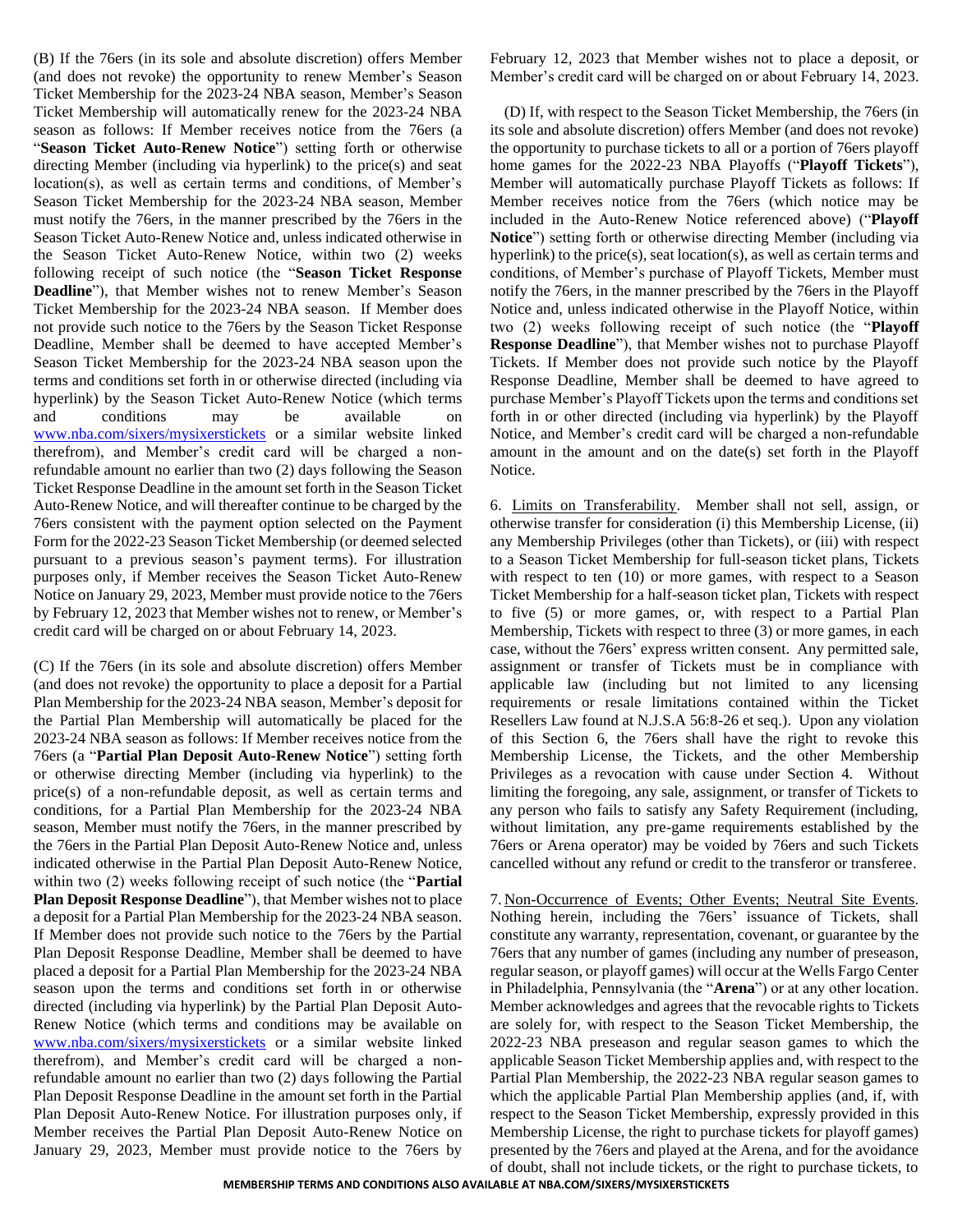any other event or game (including, without limitation, any event or game that is held in the 76ers' market or hosted by the NBA at the Arena or in which the 76ers participates that is held at a location other than the Arena (e.g., any neutral site game, game as part of any midseason tournament, or NBA All Star or NBA Draft event) or in which the 76ers participates that is held at the Arena but is not an NBA preseason, regular season, or playoff game (each, a "**League Special Game**")). Member acknowledges and agrees that the 76ers and/or NBA may cancel, postpone, reschedule, or relocate games for any reason (e.g., move a preseason or regular season game of the 76ers from the Arena to an alternate venue for the purposes of playing a League Special Game or addressing a force majeure event or occupancy condition), as determined in its/their sole discretion, as well as to modify or discontinue, temporarily or permanently, any aspect of the rules, operations, and presentations of NBA games and events. If any 76ers home game for which Tickets have been purchased and paid for under this Membership License (x) is not played at the Arena for any reason and not otherwise played (or scheduled to be played) at the Arena at any other date or time or (y) is played at the Arena but Member is not permitted to attend for any reason (e.g., due to attendance limitations) (each of (x) and (y), a "**Lost Game**"), including, without limitation, due to concerns related to the coronavirus SARS-CoV-2 and any resulting disease (together with any mutation, adaptation or variation thereof, "**COVID-19**") or any other epidemic, pandemic, or force majeure event, a work stoppage or labor dispute by and among the NBA and/or their respective players or any other cause, then (A) such event shall in no way be deemed, argued, or construed to be a breach by 76ers or the NBA of this Membership License or any other terms, conditions, agreement, or other duties or obligations in connection with the sale and use of Tickets, (B) except as provided in clause (C) below, Member hereby waives and releases any and all claims Member may have against the 76ers, the other Releasees (as defined in Section 12), and/or the NBA with respect to such Lost Game, and (C) if Member has complied with all of its Membership License obligations, then Member's sole and exclusive remedy as a result of a Lost Game shall, upon Member's written request (by email, with respect to Season Ticket Memberships, to **76**ersservice@76ers.com and, with respect to Partial Plan Memberships, to [tickets@76ers.com\)](mailto:tickets@76ers.com), be, at 76ers' option (i) an account credit, for use to purchase additional tickets or seat upgrades for 76ers home games at the Arena during the 2022-23 NBA regular season or the subsequent NBA regular season, or to be applied as a credit against Member's outstanding Membership Fee balance, which credit shall be applied against Member's last Membership Fee installment (or, if applicable, any Membership Fee balance with respect to the 2023-24 NBA season) or (ii) a refund, in each case, in an amount equal to the face value of Member's Tickets for the Lost Game(s) (as determined by 76ers in its sole and absolute discretion, it being acknowledged by Member that the face value of Tickets frequently differs from game to game). No credit, refund, or other remedy will be provided for any missed or relocated preseason 76ers home games.

8. Use of Images; Unauthorized Reproductions. (A) Member grants permission to the 76ers and the NBA (and their designees and agents) to utilize Member's and any of Member's guests and other Ticket holders' (and Member represents, warrants, and covenants that Member has or will obtain all approvals needed to provide such consent) image, likeness, voice, actions, and statements in any live or recorded audio, video, film, or photographic display or other transmission, exhibition, publication, or reproduction made of, or at, or in connection with, a 76ers game (whether in or outside the Arena) in any medium, whether now known or hereinafter created, or context

for any purpose, including commercial or promotional purposes, without further authorization or compensation. In addition, Member grants to the 76ers and the NBA permission to collect, use, share and store certain Member facial and other biometric information as permitted by law, including for security purposes. (B) Member agrees not to transmit, distribute, misappropriate, or sell (or aid in transmitting, distributing, misappropriating, or selling), in any media now or hereafter existing, any description, account (whether text, data, or visual, and including (without limitation) play-by-play data), picture, video, audio, or other form of exploitation or reproduction of the event or any surrounding activities (in whole or in part) for which a Ticket is issued, in including any or other Membership Privileges. Tickets may not be used for any form of commercial or trade purposes, including, but not limited to, advertising, promotions, contests, sweepstakes, giveaways, gambling, or gaming activities, without the express written consent of the 76ers and NBA.

9.Compliance with Rules and Regulations. (A) Member shall, and shall cause all guests using Tickets or other Membership Privileges to, comply with (i) all rules, regulations, policies and procedures adopted from time to time by the 76ers, the Arena operator, and/or the NBA, including, without limitation, (x) all policies with respect to the cancellation, postponement, or rescheduling of a 76ers home game, (y) all announcements issued over the Arena's public address system, and (z) the NBA Fan Code of Conduct and other NBA rules related to fan conduct or otherwise, and (ii) all applicable federal, state and local laws, rules, regulations and orders of government, regulatory or health authorities. (B) Subject to applicable law, neither Member nor any of Member's guests may bring any food or beverages into Arena or prepare or consume any food or beverages at Arena, in each case, except through the 76ers, the Arena operator, or a third party duly authorized by the Arena operator to serve food and beverages at Arena. (C) 76ers reserve the right to revoke Member's Membership License, and/or refuse admission to or eject from the Arena any person whose conduct it deems disorderly or otherwise in violation of any rules, regulations, policies, procedures, orders, or laws referenced above. If Member or any guest thereof is refused entry to or ejected from the Arena for such reason, whether by 76ers or the Arena operator, Member shall forfeit any claim for any credit, refund, or other remedy. (D) The 76ers reserve the right to take appropriate action against individuals who fraudulently or otherwise improperly obtain wheelchair and companion seats including, without limitation, ejection and legal action. (E) Member and Member's belongings may be searched upon entry to the Arena and/or other security checkpoints, prohibited items (which may include, without limitation, bags) may be confiscated at the sole discretion of the NBA, 76ers, and/or Arena operator, and Member hereby consents to the foregoing and waives any related claims that might arise against the NBA, 76ers, and/or Arena operator. If Member elects not to consent to such searches, Member will be denied entry into the Arena without refund. 76ers and the NBA reserve the right to modify from time to time any of its respective rules, regulations, policies, and procedures, including, but not limited to, those described in this Section.

10. Location Change. The 76ers reserve the right to relocate the Tickets to any other location in the Arena (with a price adjustment, if applicable, based on the rate at which 76ers is offering the new seats for sale at the time of relocation) if 76ers determines, in its sole discretion, such relocation is advisable to facilitate any construction project or other alteration or modification to the Arena, or due to any NBA or government requirements, health or safety reasons, or other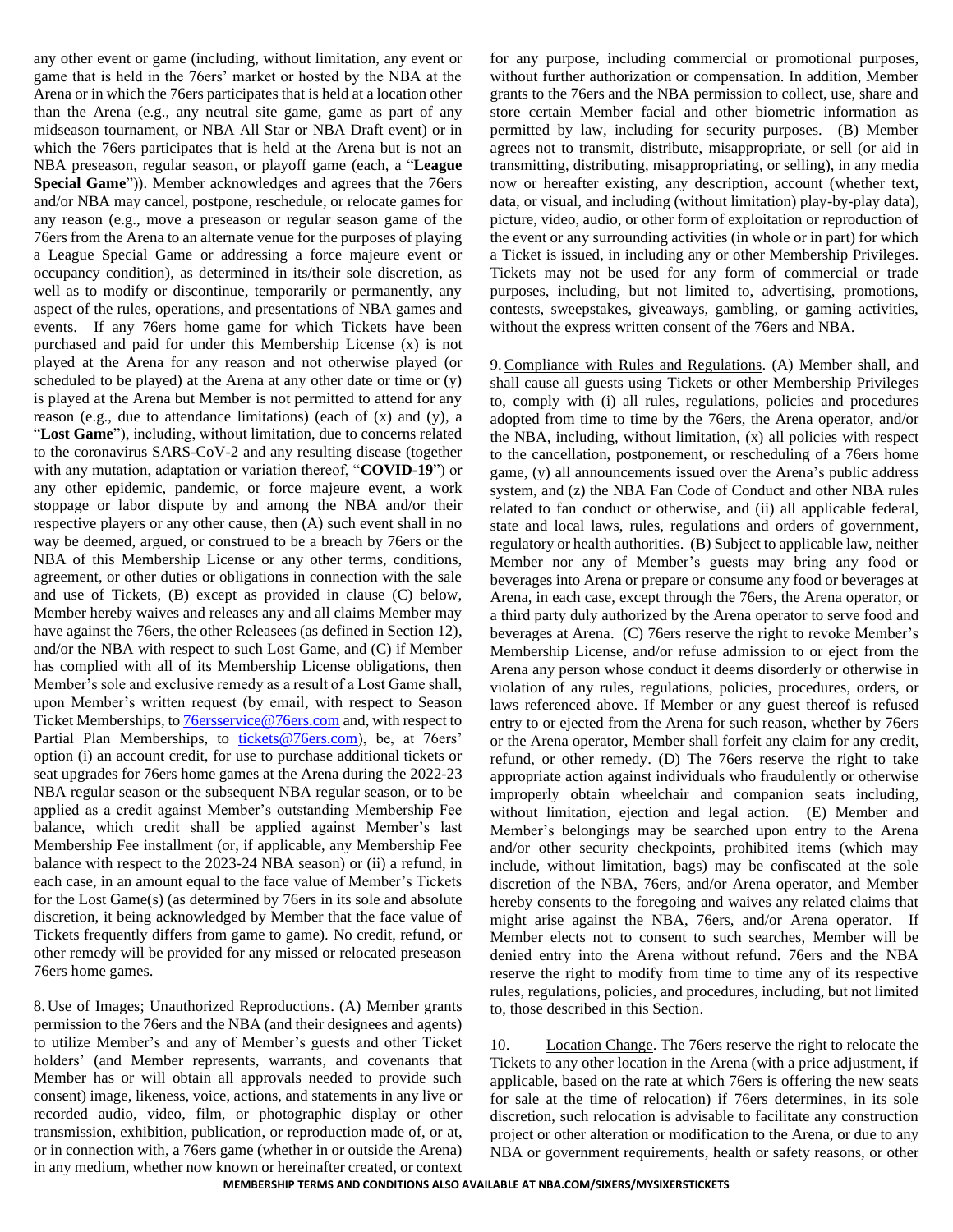reasons beyond the reasonable control of the 76ers. If 76ers exercises such right, 76ers agrees to use its reasonable efforts to provide a reasonably comparable location as Member's sole and exclusive remedy. Member acknowledges that 76ers makes no guarantee of any specific locations and that the alternative locations will be provided based on availability.

11. Default/Termination. Member shall be in default under this Membership License if Member (a) fails to remit any payment in accordance with the terms of this Membership License (including any rejection of any automated payment or debit or any credit card under any payment plan) or (b) fails to comply with or perform any of the other terms, obligations, covenants, or conditions in this Membership License. Upon any such default, then, in addition to any and all other rights and remedies available to the 76ers and its affiliates under this Membership License, at law, or in equity or otherwise, the 76ers may, in its sole and absolute discretion, do any one or more of the following: (i) cancel, inactivate, and revoke all or a portion of the Tickets and other Membership Privileges (and deny admission into Arena), (ii) apply any amounts previously paid (regardless of which games or benefits such amounts are attributable to) towards any Damages (as defined below) with no obligation to return or refund such amounts except as set forth in the proviso to this sentence, (iii) if Member is expressly granted the right to purchase Tickets to 76ers home playoff games in this Membership License, revoke such right, (iv) suspend all or any portion of Member's rights hereunder, and (v) terminate this Membership License and any or all of Member's rights under this Membership License for cause, in each case, with no further liability or obligation of any kind to Member, provided that 76ers shall at its option credit or refund to Member any amount previously paid by Member in excess of the damages caused by all defaults of Member or its guests, licensees or affiliate (including without limitation costs of collection of any amounts due, allocable costs of in-house counsel and other attorneys' fees and other costs and expenses incurred in connection with enforcement of remedies for such default) (collectively, "**Damages**"). Except as expressly required by applicable law, 76ers shall have no duty to mitigate its Damages as a result of a breach or default by Member and any amounts received by 76ers from any re-sale of the Tickets or other Membership Privileges shall not reduce Member's obligations hereunder. Interest on all late amounts due shall accrue from the date of non-payment until paid in full at a rate equal to the lesser of one percent (1.0%) per month or the maximum rate permissible under applicable law. Member acknowledges that (i) 76ers plans to fully enforce its rights under this Membership License; and (ii) in entering into this Membership License, Member has not relied upon any prior policies or practices of Member related to enforcement of (or any waiver or failure to enforce) any obligations similar to those contemplated hereunder (for non-payment or otherwise). No failure by the 76ers to exercise any right or remedy in connection with a breach by any person or entity of any provision hereunder (or the corresponding provision in the membership license of another person or entity) shall operate as a waiver of such right or remedy with respect to a breach by any other person or entity (including Member) of such provision (or the corresponding provision in this Membership License or the membership license of another person or entity). The provisions of Sections 4, 7, 8, 9, 11, 12, 13, 14, 15, 16, 17, 18, and 19 shall survive the termination or expiration of this Membership License.

12. Liability. (A) Except in the case of a Lost Game, League Special Game, or any other scenario or circumstance for which a remedy is set forth in this Membership License, the 76ers' and the other Releasees' (as defined below) liability for damages of any kind arising out of this Membership License is limited to a refund of the actual purchase price paid by Member to 76ers (and expressly excluding any amount paid in excess of face value to any third party) for Tickets to games not yet played under this Membership License. This remedy is exclusive except as expressly provided otherwise herein. For the avoidance of doubt, except as provided otherwise herein, in no event shall the 76ers or any other Releasee be liable for any other direct, indirect, incidental, special, punitive, exemplary, or consequential damages or for lost profits, revenues or business opportunities even if such Releasee has been advised of the possibility of such damages or if such damages were foreseeable.

(B) Member, on behalf of itself, its guests, and any holder of any Ticket, assumes all risk arising from, or related in any way to, any use of the Tickets (including, without limitation, at any 76ers game and whether in or outside the Arena) or any other Membership Privileges (whether occurring prior to, during, or after such use), howsoever caused and whether by negligence or otherwise (except where prohibited by law as described in Section 19 below). Member waives and releases, to the fullest extent permitted by law, all claims, whether known or unknown, relating to or arising from any injury, loss, or damage against 76ers, and their respective affiliates, and the officers, directors, managers, owners, employees, agents, successors, and assigns of each of the foregoing (all of the foregoing, collectively, the "**Releasees**"). Member acknowledges and agrees that the Releasees shall not be responsible for any injury, loss, or damage (including for lost or stolen property).

(C) Member shall indemnify and hold harmless, to the fullest extent permitted by law, all Releasees from and against any liabilities, losses, damages, claims, demands, choses in action, costs and expenses, including reasonable attorneys' fees (including in any action between Member and the 76ers or any other Releasee, or any action by a third party), costs of investigation (whether or not litigation occurs) and litigation expenses, arising out of or related to any act or omission, breach of any provision of this Membership License, or violation of any applicable law, rule, regulation or order, in each case, by Member, any of Member's guests, or any holder of Member's Tickets. IF MEMBER IS A NEW JERSEY RESIDENT OR OTHERWISE HAS RIGHTS UNDER NEW JERSEY'S CONSUMER PROTECTION LAWS, NOTHING IN THIS SECTION SHALL LIMIT OR EXCLUDE ANY LIABILITY FOR DEATH OR PERSONAL INJURY RESULTING FROM NEGLIGENCE.

(D) Due to the uncertainty related to COVID-19, Member's admission to the Arena is subject to all safety and health requirements and policies put in place by the 76ers, NBA, and the Arena, including any requirements relating to face masks and/or enhanced health screenings (which may include a requirement that Member, and Member's guests, be tested for and/or vaccinated for COVID-19 prior to or during any 76ers home game and to provide proof of such testing and/or vaccination). Such policies and requirements as they may be updated from time to time (in the sole determination of 76ers, NBA and/or Arena operator) and as they may be communicated to Member prior to or during any 76ers home game (whether orally or in writing) by, for example, instruction provided by 76ers or Arena personnel or signage in or around the Arena, are collectively referred to below as the "**Safety Requirements**". Member acknowledges and agrees to comply with the Safety Requirements (including all requirements that must be satisfied prior to or during any 76ers home game), and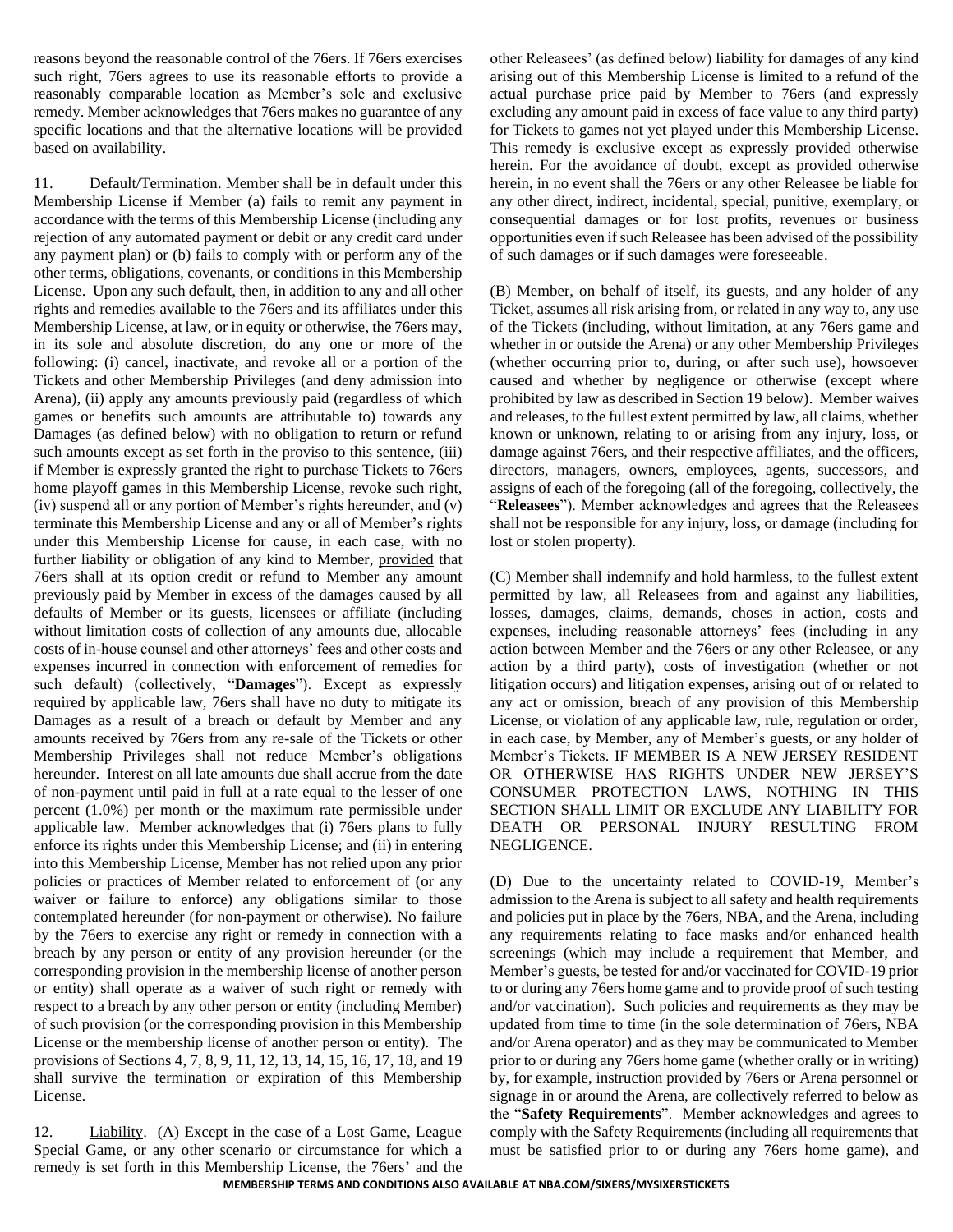attendance at any 76ers home game is conditioned on such compliance.

(E) Member agrees that neither Member, nor anyone in Member's party, will attend any 76ers home game if, within the time period as prescribed by the Centers for Disease Control and Prevention (the "**CDC**") or the NBA, whichever is longer (such time period, the "**Applicable Time Period**"), Member has (or Member's guest or any other person with whom Member has had close contact has) tested positive for COVID-19, or, unless fully-vaccinated for COVID-19 (as defined by the CDC and which may include a requirement for "booster" or any other additional vaccinations as the CDC may indicate from time to time), any one or more of the following is true on the day of such 76ers home game: (i) within the prior Applicable Time Period, Member has (or Member's guest or any other person with whom Member has had close contact has) been exposed to someone who has tested positive for COVID-19; (ii) within the prior Applicable Time Period, Member has (or any person in Member's party or with whom Member has had close contact has) experienced symptoms of COVID-19 (e.g., a fever of 100.4<sup>o</sup>F or higher, cough, shortness of breath or difficulty breathing, chills, repeated shaking, muscle pain/achiness, headache, sore throat, new loss of taste or smell, nasal congestion, runny nose, vomiting, nausea, diarrhea, fatigue or any other symptoms associated with COVID-19 identified by the CDC ("**COVID-19 Symptoms**")); anyone who is fully vaccinated but experiences any of the COVID-19 Symptoms identified above within the Applicable Time Period prior to such 76ers home game should nevertheless consult a healthcare provider and receive a negative test result for COVID-19 before attending; or (iii) within the prior Applicable Time Period, Member has (or any person in Member's party or with whom Member has had close contact has) travelled to a state or international territory identified by federal or applicable local governments as being subject to travel or quarantine advisories due to COVID-19.

(F) Failure to comply with Safety Requirements shall automatically terminate any rights that Member may have under this Membership License and shall authorize the 76ers to revoke the Membership License, refuse admission to the Arena, or eject Member from the Arena, with cause in each case, and subject Member to all legal remedies available to the 76ers, NBA, and/or Arena.

(G) MEMBER EXPRESSLY ACKNOWLEDGES: (I) COVID-19 HAS BEEN DECLARED A WORLDWIDE PANDEMIC BY THE WORLD HEALTH ORGANIZATION; (II) CASES OF COVID-19 INFECTION HAVE BEEN CONFIRMED IN THE PHILADELPHIA, PENNSYLVANIA METROPOLITAN AREA, INCLUDING IN THE VICINITY OF THE WELLS FARGO CENTER; (III) COVID-19 IS EXTREMELY CONTAGIOUS AND THERE IS AN INHERENT DANGER AND RISK OF EXPOSURE TO COVID-19 IN ANY PLACE WHERE PEOPLE ARE PRESENT, INCLUDING AS A RESULT OF EXPOSURES INDIVIDUALS MAY HAVE HAD IN GEOGRAPHIC AREAS OTHER THAN PHILADELPHIA, PENNSYLVANIA; (IV) NO PRECAUTIONS, INCLUDING THE SAFETY REQUIREMENTS DESCRIBED ABOVE OR THE PROTOCOLS AND REQUIREMENTS THE CDC AND/OR FEDERAL, STATE, AND LOCAL GOVERNMENT HAS PUT IN PLACE, CAN ELIMINATE THE RISK OF EXPOSURE TO OR CONTRACTION OR TRANSMISSION OF COVID-19 AND THAT SUCH RISK APPLIES TO EVERYONE; (V) WHILE PEOPLE OF ALL AGES AND HEALTH CONDITIONS HAVE BEEN ADVERSELY AFFECTED BY COVID-19, PUBLIC HEALTH AUTHORITIES ADVISE THAT PEOPLE 65 OR OLDER AND PEOPLE WITH CERTAIN UNDERLYING MEDICAL CONDITIONS MIGHT BE AT HIGHER RISK, INCLUDING (BUT NOT LIMITED TO) PEOPLE WITH CHRONIC LUNG DISEASE OR MODERATE TO SEVERE ASTHMA, SERIOUS HEART CONDITIONS, COMPROMISED IMMUNE SYSTEMS, SEVERE OBESITY, DIABETES, CHRONIC KIDNEY DISEASE UNDERGOING DIALYSIS, AND LIVER DISEASE; (VI) SCIENTIFIC KNOWLEDGE ABOUT COVID-19 IS EVOLVING AND MANY ASPECTS OF COVID-19 REMAIN SUBJECT TO SIGNIFICANT UNCERTAINTY; (VII) CONTRACTING COVID-19 CAN RESULT IN BEING SUBJECT TO QUARANTINE REQUIREMENTS, SERIOUS ILLNESS, TEMPORARY OR PERMANENT DISABILITY, OTHER SHORT-TERM AND LONG-TERM HEALTH EFFECTS, AND/OR DEATH, REGARDLESS OF AGE OR HEALTH CONDITION; (VIII) CONTRACTING COVID-19 CAN RESULT IN THE FURTHER TRANSMISSION OF COVID-19 TO MY FAMILY MEMBERS, FRIENDS, AND OTHER PERSONS; AND (IX) FEDERAL, STATE, AND LOCAL GOVERNMENTS AND FEDERAL AND STATE HEALTH AGENCIES HAVE, AMONG OTHER THINGS, RECOMMENDED SOCIAL DISTANCING WHERE POSSIBLE AND, IN MANY LOCATIONS, PROHIBITED THE CONGREGATION OF GROUPS OF PEOPLE. MEMBER VOLUNTARILY ASSUMES ALL RISK AND DANGER OF PERSONAL INJURY (INCLUDING DEATH), SICKNESS (INCLUDING ILLNESS AND OTHER RISKS OF EXPOSURE TO COVID-19, OR ANY OTHER COMMUNICABLE DISEASE OR ILLNESS, OR A BACTERIA, VIRUS OR OTHER PATHOGEN CAPABLE OF CAUSING A COMMUNICABLE DISEASE OR ILLNESS), WHETHER OCCURRING PRIOR TO, DURING, OR AFTER ANY 76ERS HOME GAME, HOWEVER CAUSED AND WHETHER BY NEGLIGENCE OR OTHERWISE.

(H) On behalf of Member and Member's Related Persons (as defined below), Member further hereby releases (and covenants not to sue) the 76ers and the other Releasees with respect to any and all claims that Member or any of Member's Related Persons may have (or hereafter accrue) against any of the 76ers and the other Releasees and that relate in any way to (i) exposure to COVID-19; (ii) entry into, or presence within or around, the Arena or any 76ers home game (including all risks related thereto) or compliance with any protocols or Safety Requirements applicable to any 76ers home game; or (iii) any interaction between Member and Member's Related Persons, on the one hand, and any personnel of any of the Released Parties present at any 76ers home game, on the other hand, in each case whether caused by any action, inaction, or negligence of the 76ers' and the other Releasees' or otherwise. "**Related Persons**" means Member's heirs, assigns, executors, administrators, next of kin, anyone attending any 76ers' home game with Member (which persons Member represents have authorized Member to act on their behalf for purposes of these terms), and other persons acting or purporting to act on Member's or their behalf.

#### SEE SECTION 19 BELOW FOR IMPORTANT LIMITATIONS ON THE TERMS OF THIS SECTION 12.

13. Taxes. Member acknowledges that, in addition and incremental to the cost of Tickets and other Membership Privileges under this Membership License, Member shall be responsible for all applicable sales and use taxes in each case, as such rates may be increased from time to time and relating to or arising from the license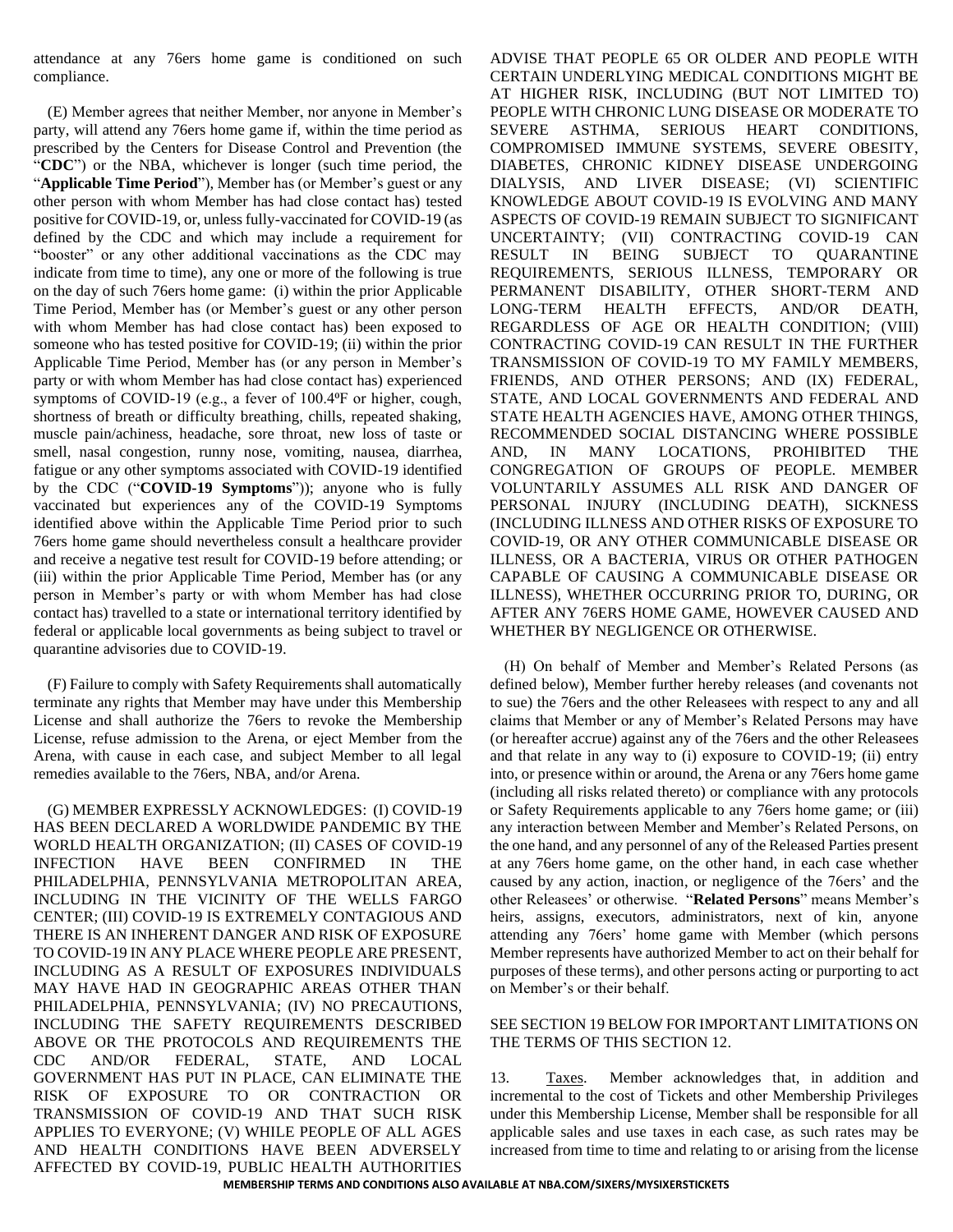and use of the Tickets or the provision or sales of Tickets and other Membership Privileges hereunder.

14. Severability. If any term or provision of this Membership License, or the application thereof to any person, entity, or circumstance, shall to any extent be held invalid or unenforceable in any jurisdiction, then (a) as to such jurisdiction, the remainder of this Membership License, or the application of such term or provision to persons, entities, or circumstances other than those as to which such term or provision is held invalid or unenforceable in such jurisdiction, shall not be affected thereby, (b) the tribunal making such determination shall have the power to (and the parties shall request that the tribunal) reduce the scope, duration, area, or applicability of such provision, to delete specific words or phrases, or to replace any invalid or unenforceable provision with a provision that is valid and enforceable and comes closest to expressing the intention of the invalid or unenforceable provision, and (c) each remaining term and provision of this Membership License shall be valid and enforceable to the fullest extent permitted by applicable law. Any such invalidity or unenforceability in any jurisdiction shall not invalidate or render unenforceable such provision in any other jurisdiction. To the extent permitted by applicable law, each of 76ers and Member hereby waives any provision of law that would render any provision of this Membership License unenforceable in any respect. Notwithstanding anything to the contrary in this Membership License, to the extent any portion of Section 15(i) is held to be invalid or unenforceable as to a party, the entirety of Section 15(i) shall be null and void as to that party.

## SEE SECTION 19 BELOW FOR IMPORTANT LIMITATIONS ON THE TERMS OF THIS SECTION 14.

#### 15. Miscellaneous.

a. 76ers' obligation to provide the Tickets and the other Membership Privileges shall be subject and subordinate to (i) all NBA rules and regulations, (ii) all applicable laws, rules, and regulations, and (iii) the terms of 76ers' right to use the Arena pursuant to any applicable lease or license.

b. 76ers and the NBA retain the right to reschedule the date or the start time of any game and shall not be liable to Member for any reason related to any such rescheduling.

c. The 76ers are not responsible for lost or stolen tickets, and any reissuance of tickets shall be at the discretion of the 76ers and may be subject to processing fees determined by the 76ers. Tickets not obtained from sources authorized by 76ers may not be honored.

d. No Tickets or other Membership Privileges issued hereunder may be used for advertising, promotion (including contests and sweepstakes), or other trade or commercial purposes without the 76ers' express written consent.

e. The use of any Ticket or other Membership Privilege hereunder in violation of this Membership License, with or without Member's knowledge, is Member's responsibility, and Member shall remain absolutely and unconditionally responsible for any such violations.

f. In the event any Ticket(s) is listed at an incorrect price or seat location within the Arena due to typographical or other error, 76ers shall have the right to refuse or cancel any orders placed for such Ticket(s), whether or not the order has been confirmed and Member's payment processed.

g. All requests and notices from a Member must be provided in writing to Philadelphia 76ers, L.P., 3 Banner Way, Camden, NJ 08103, Attn: Ticket Sales and Service Dept. or by email to Member's Account Manager. Such requests shall be submitted with Member's name, account number, daytime phone number, and accompanied by

Member's signature. It is Member's responsibility to notify the 76ers in writing or by email of any changes to Member's address, email address, and/or phone number.

h. This Membership License shall be governed by and construed in accordance with the laws of the Commonwealth of Pennsylvania applicable to agreements made and to be performed entirely in Pennsylvania and without regard to the conflicts of laws principles thereof. SEE SECTION 19 BELOW FOR IMPORTANT LIMITATIONS ON THE TERMS OF THIS SECTION 15(h).

i. This Membership License and the terms printed on each individual game Ticket (and any supplements thereto) constitute the entire agreement between the parties with respect to Member's Membership and supersedes all prior and contemporaneous negotiations, understandings, or agreements (whether in advertising or marketing materials or otherwise) with respect to the subject matter hereof.

j. None of the provisions of this Membership License benefiting 76ers can be waived except in a writing signed by the 76ers. No failure by the 76ers to exercise any right under this Membership License shall operate as a waiver of such right, nor shall any single or partial exercise of any right preclude any other or further exercise of that right or the exercise of any other rights. The waiver by the 76ers of any breach of this Membership License shall not be deemed a waiver of any prior or subsequent breach. All remedies of the 76ers shall be cumulative and the pursuit of one remedy shall not be deemed a waiver of any other remedy.

k. Time shall be of the essence with respect to Member's obligations under this Membership License.

l. Member represents and warrants that (i) it has full power and legal authority to enter into and perform this Membership License in accordance with its terms and (ii) this Membership License has been duly executed and delivered by Member and constitutes a legal, valid, and binding obligation of Member enforceable in accordance with its terms.

## 16. DISPUTE RESOLUTION; INFORMAL RESOLUTION AND FORMAL RESOLUTION BY ARBITRATION/CLASS ACTION WAIVER

Member and the 76ers agree that all disputes, controversies, or claims arising out of or related to this Membership License (referred to as a "**Claim**") will be resolved as follows:

(A) INFORMAL RESOLUTION: Member and the 76ers will first attempt to resolve any Claim informally after notice has been provided in accordance with Section 15(g) above.

(B) FORMAL RESOLUTION BY ARBITRATION/CLASS ACTION WAIVER: **MEMBER SHOULD READ THE FOLLOWING ARBITRATION PROVISION AS IT LIMITS MEMBER'S RIGHTS, INCLUDING THE RIGHT TO MAINTAIN A COURT ACTION.** Member and the 76ers agree that any dispute, controversy, or other Claim arising out of or relating to this Membership License, or the determination of the scope or applicability of Arbitration, shall be governed solely by the Federal Arbitration Act.

If Member and the 76ers cannot resolve a Claim informally within 30 days of written notice by one party to the other of such Claim, any Claim asserted by either party will be resolved only by binding Arbitration. By agreeing to Arbitration, both Member and the 76ers understand and agree that all disputes shall be decided by an arbitrator and that each party is waiving its rights to maintain other available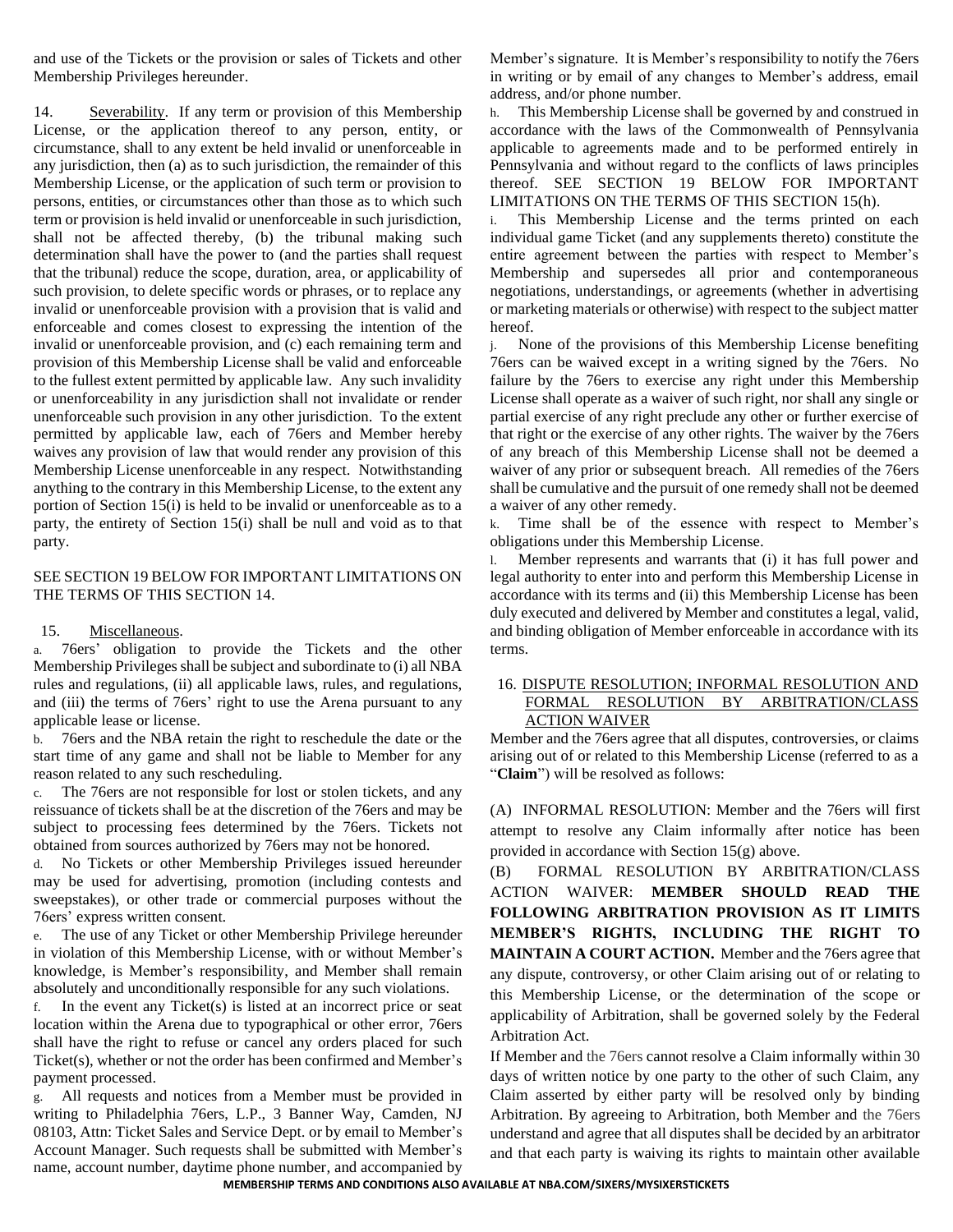resolution processes, such as a court action or administrative proceeding, to settle disputes. Instead of suing in court, both Member and the 76ers each agree to settle disputes only by Arbitration. **ARBITRATION MEANS THAT EACH PARTY WAIVES ITS RIGHT TO A JURY TRIAL.** The rules in Arbitration are different. There is no judge or jury, and review is limited, but an arbitrator can award the same damages and relief and must honor the same limitations stated in this Membership License as a court would. The 76ers and Member understand that, absent this mandatory arbitration provision, the 76ers and Member would have the right to sue in court and have a jury trial. The 76ers and Member further understand that, in some instances, the costs of arbitration could exceed the costs of litigation and the right to discovery may be more limited in arbitration than in court.

The Arbitration shall be conducted by a single arbitrator, governed by the Commercial Arbitration Rules and the Supplementary Procedures for Consumer Related Disputes (collectively, "**AAA Rules**") of the American Arbitration Association ("**AAA**"), as modified by this Membership License, and administered by the AAA. If Member and 76ers cannot agree on who that single arbitrator should be, then the AAA shall appoint an arbitrator with significant experience resolving the type of Claim at issue. If there is a conflict between the AAA Rules and the rules set forth in this Membership License, the rules set forth in this Membership License will govern. The AAA Rules and fee information are available at www.adr.org, or by calling the AAA at 1-800-778-7879.

Each of Member and 76ers may, in Arbitration, seek any and all remedies otherwise available to such party pursuant to the law of the governing state. If Member decides to initiate Arbitration, the 76ers shall bear the cost of any Arbitration filing fees and Arbitration fees for claims seeking less than \$10,000, unless the arbitrator finds the Arbitration Claim to be frivolous. Member is responsible for all other additional costs that Member may incur in connection with the Arbitration including, but not limited to attorneys' fees and expert witness costs unless the 76ers are otherwise specifically required to pay such fees under applicable law. For claims seeking more than \$10,000, the AAA Rules will govern payment of filing fees and Arbitration fees. The decision of the arbitrator will be in writing. The 76ers and Member agree that dispositive motions, including without limitation, motions to dismiss and motions for summary judgment, will be allowed in the Arbitration. The arbitrator must follow this Membership License and can award the same damages and relief as a court, including injunctive or other equitable relief and attorneys' fees. Notwithstanding the foregoing, the 76ers and Member agree not to seek any attorneys' fees and expert witness costs unless the arbitrator finds that a claim or defense was frivolous or asserted for an improper purpose.

If Member claim is solely for monetary relief of \$10,000 or less and does not include a request for any type of equitable remedy, Member may choose whether the arbitration will be conducted solely based on documents submitted to the arbitrator, through a telephonic hearing, or by an in-person hearing under the AAA Rules.

The Arbitration will be held at a location in Camden County, New Jersey, unless Member and the 76ers both agree to another location or telephonic Arbitration. To initiate Arbitration, Member or the 76ers must do the following things:

(1) Write a demand for Arbitration. The demand must include a description of the Claim and the amount of damages sought to be recovered and a copy of this agreement to arbitrate. A copy of a Demand for Arbitration can be found at www.adr.org.

Submit a Demand for Arbitration, plus the appropriate filing fee to the AAA by mail, facsimile, email, or on-line:

To file by mail, send the initial filing documents and the filing fee to: AAA Case Filing Services, 1101 Laurel Oak Road, Suite 100, Voorhees, NJ 08043. To file via fax, send the initial filing documents and a completed charge card authorization form for the filing fee to 877-304-8457. To file by email, send the filing documents and a check or a completed charge card authorization form for the filing fee to CaseFiling@adr.org. Charge card authorization forms are available at www.adr.org/Services/Forms. To file on-line via AAA WebFile, visit www.adr.org and click on File & Manage a Case and follow directions to register.

(3) Send one copy of the Demand for Arbitration to the other party.

Special Rules in the Arbitration Proceeding. (i) The arbitrator has no authority to make errors of law and any award may be challenged if the arbitrator does so. Otherwise, the arbitrator's decision is final and binding on all parties and may be enforced in any Federal or State court that has jurisdiction. (ii) Neither Member nor the 76ers shall be entitled to join or consolidate claims in Arbitration by or against other individuals or entities or arbitrate any claim as a representative member of a class or in a private attorney general capacity. **THIS MEANS THAT MEMBER WAIVES MEMBER'S RIGHT TO INITIATE OR PARTICIPATE IN ANY CLASS OR CONSOLIDATED ACTION WHATSOEVER.** Accordingly, Member and the 76ers agree that the AAA Rules for Class Arbitrations do not apply to any Arbitration. A court may sever any portion of this dispute resolution provision if it finds such unenforceable.

Notwithstanding the obligation to arbitrate all Claims under this Membership License, Member may choose to pursue Member's individual claim in small claims court where jurisdiction and venue over the 76ers and Member otherwise qualifies for such small claims court and where Member's claim does not include a request for any type of equitable relief.

#### 17. CLASS ACTION WAIVER

# PLEASE READ THIS SECTION CAREFULLY – IT MAY SIGNIFICANTLY AFFECT YOUR LEGAL RIGHTS.

Without limiting Section 16, Member and 76ers agree that any Claims will be resolved on an individual basis, and that any Claim will be brought in an individual capacity, and not on behalf of, or as part of, any purported class, consolidated, or representative proceeding. Member and the 76ers further agree that neither will participate as a plaintiff in any consolidated, class, or representative proceeding (existing or future) brought in connection with 2022-23 Season Ticket Memberships or 2022-23 Partial Plan Memberships (as applicable). If any court or arbitrator determines that the class action waiver set forth in this section is void or unenforceable or that arbitration can proceed on a class basis, then the Claim will not be subject to arbitration and must be litigated in federal court in Philadelphia County, Pennsylvania. The terms of this section will also apply to any valid Claims asserted by Member against any parent, subsidiary, or other affiliate of the 76ers to the extent such Claims arise out of